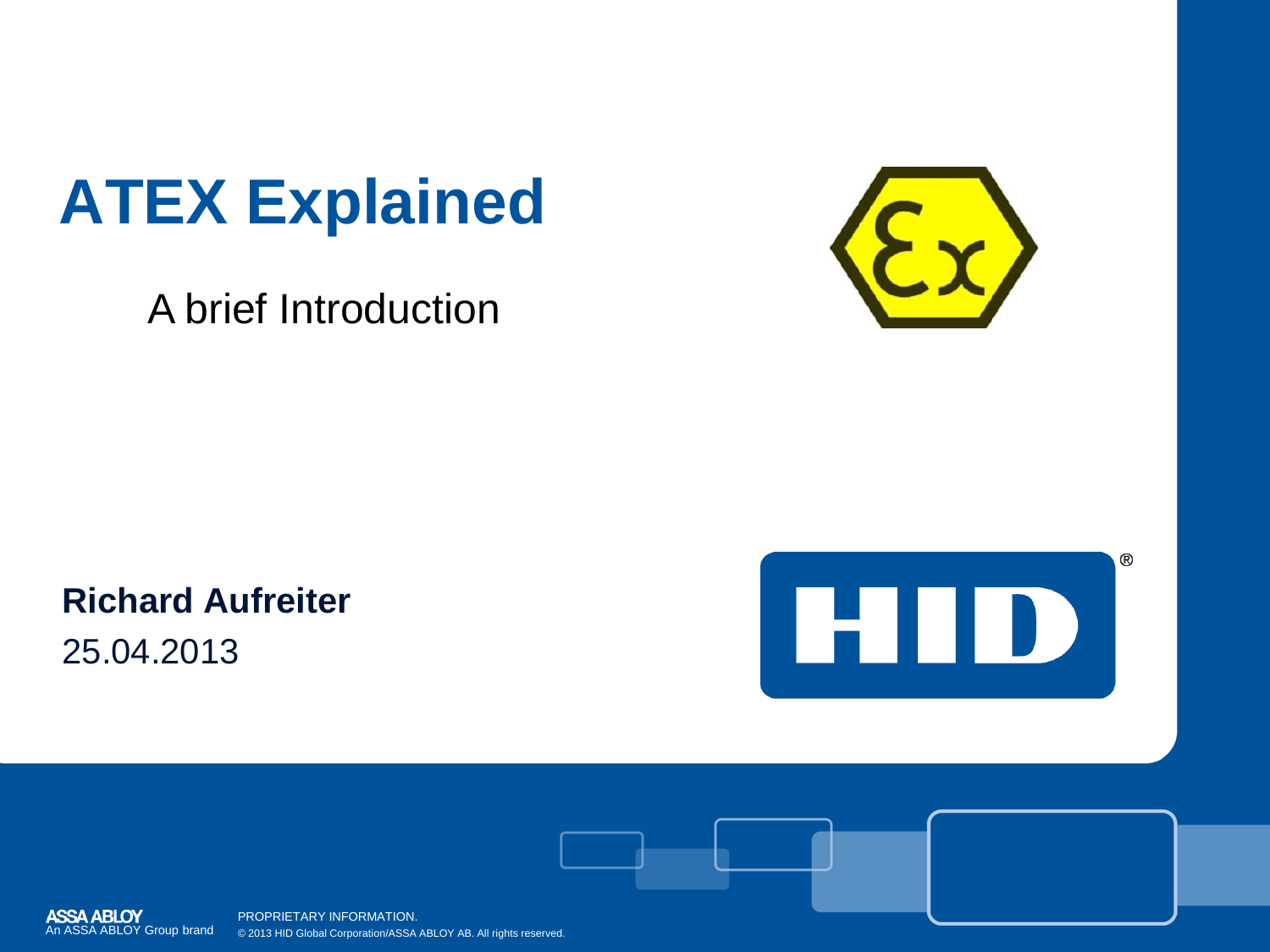







Zones 1 (gas) or 21 (dust)

(area in which under normal operation a potentially explosive atmosphere can occasionally form)

Picture and table on next slide: [http://www.ecom-ex.co.uk](http://www.ecom-ex.co.uk/)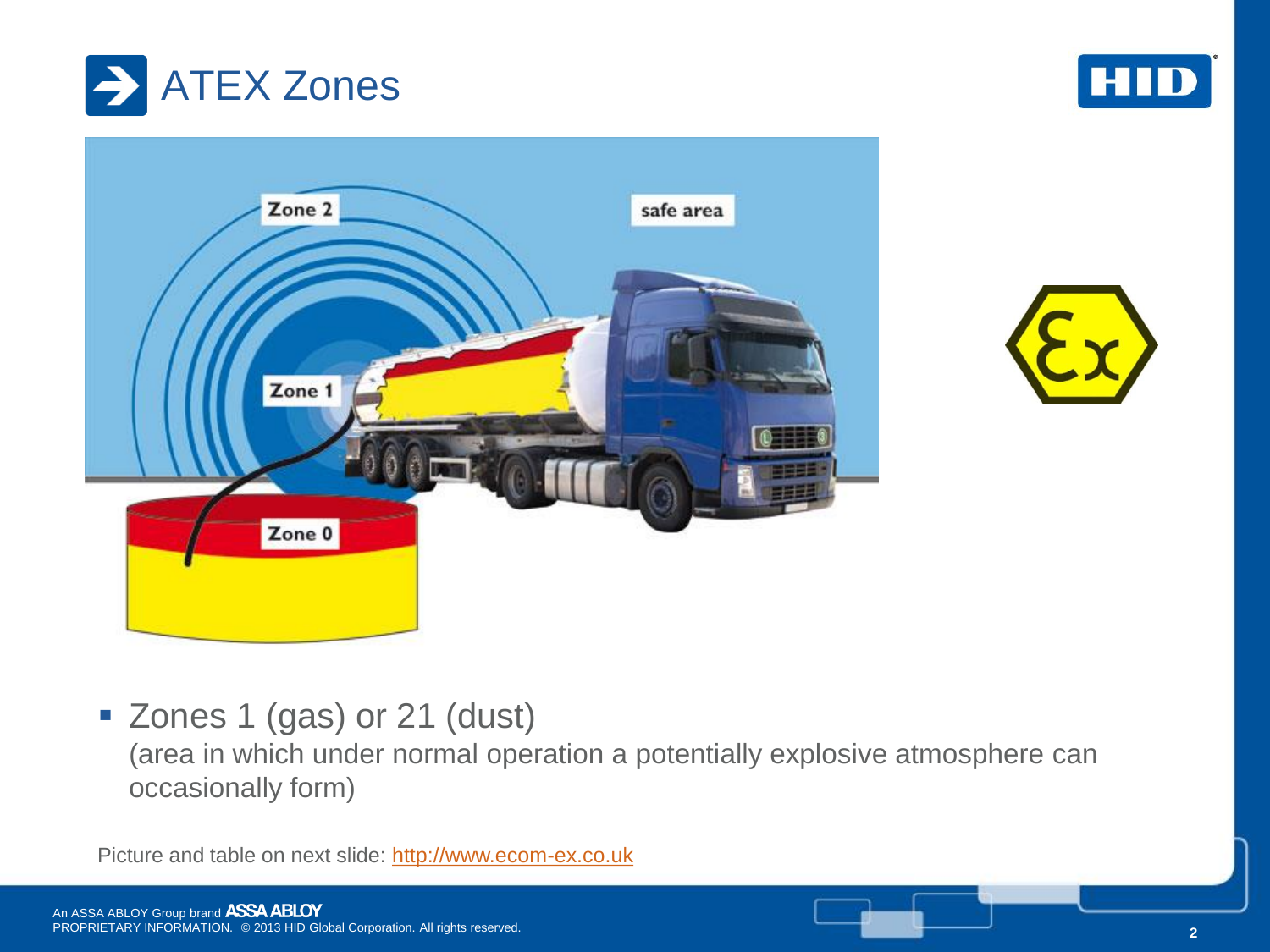

## **HID ATEX Certified Tags 1/2**

- **HID Glass Tags and IN Tags are ATEX certified II 2G Ex ia IIA T5 Gb** – see [certificates](http://www.hidglobal.com/page.php?page_id=18)
- **Our ATEX marking means:** 
	- II all other explosive areas (all except mining)
	- 2 can be used in zones 1 or 21 (area in which under normal operation a potentially explosive atmosphere can occasionally form)
	- G Gas (as opposed to  $D$  Dust)
	- **Ex-ATEX certified**
	- $\blacksquare$  ia intrinsic safety (permitted for zone 0) The development of inadmissibly high temperatures, ignition sparks and arcs are avoided due to the restriction of energy in the circuit
	- $\blacksquare$  IIA Explosion group like Propane
	- $\blacksquare$  T5 212° F / 100° C
	- Gb Equipment Protection Level (EPL) = Zone 1 or 21





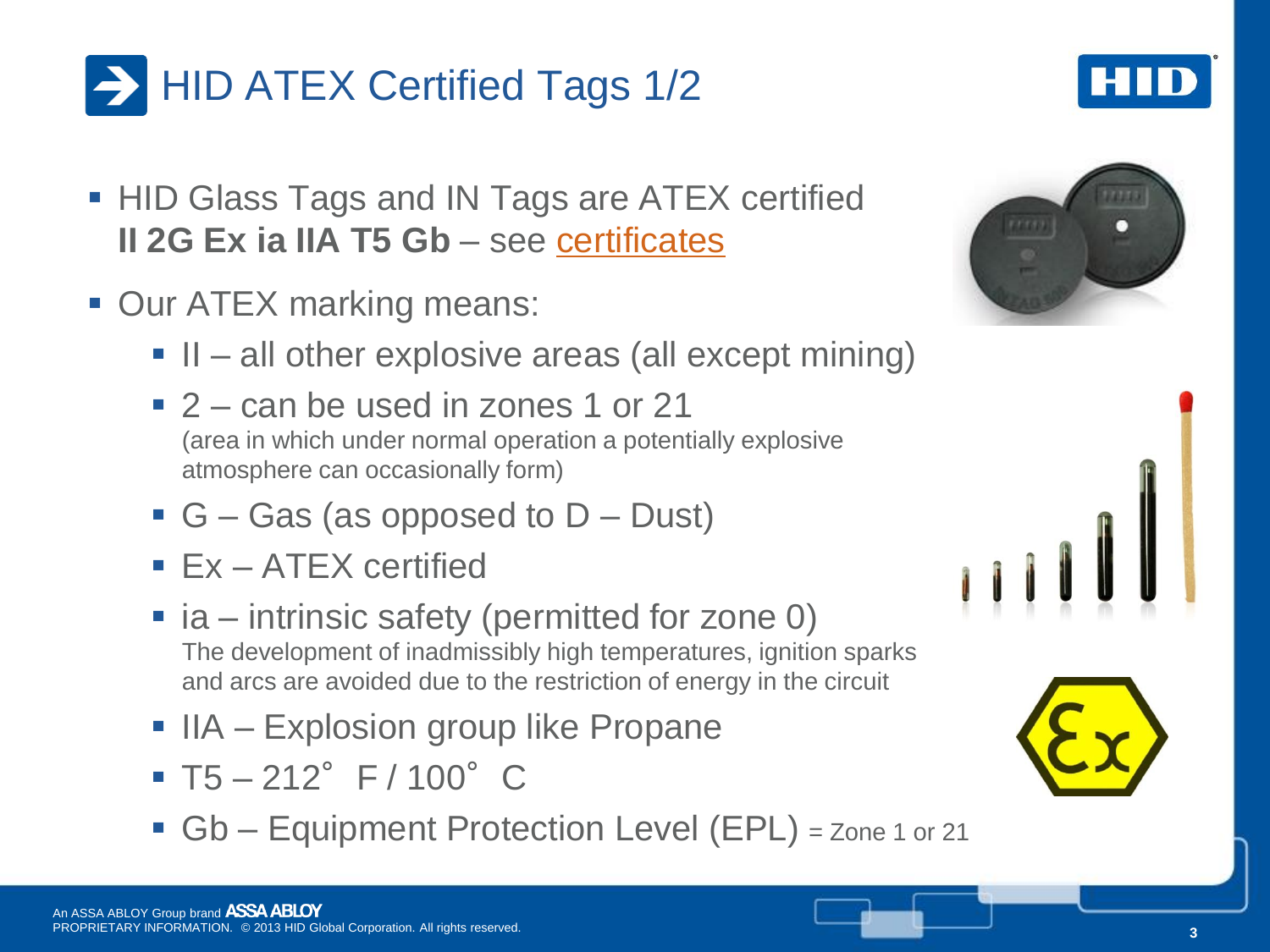#### **EX Certified Tags 2/2**

- All HID LogiTag™ are ATEX [certified](http://www.hidglobal.com/page.php?page_id=18) **II 1G Ex ia IIC T4 Ga** and **I M1 Ex ia I Ma** (mining)
- **Our ATEX marking means:** 
	- II all other explosive areas (all except mining)
	- $\blacksquare$  1 can be used in zones 0 or 20 (area in which under normal operation a potentially explosive atmosphere is continually present – no human working there)
	- G Gas (as opposed to  $D$  Dust)
	- **Ex ATEX certified**
	- $\blacksquare$  ia intrinsic safety (permitted for zone 0) The development of inadmissibly high temperatures, ignition sparks and arcs are avoided due to the restriction of energy in the circuit
	- **IIC Explosion group like Hydrogen**
	- $T4 275$ °F / 135°C Max. Temperature
	- Ga Equipment Protection Level (EPL) = Zone 0 or 20





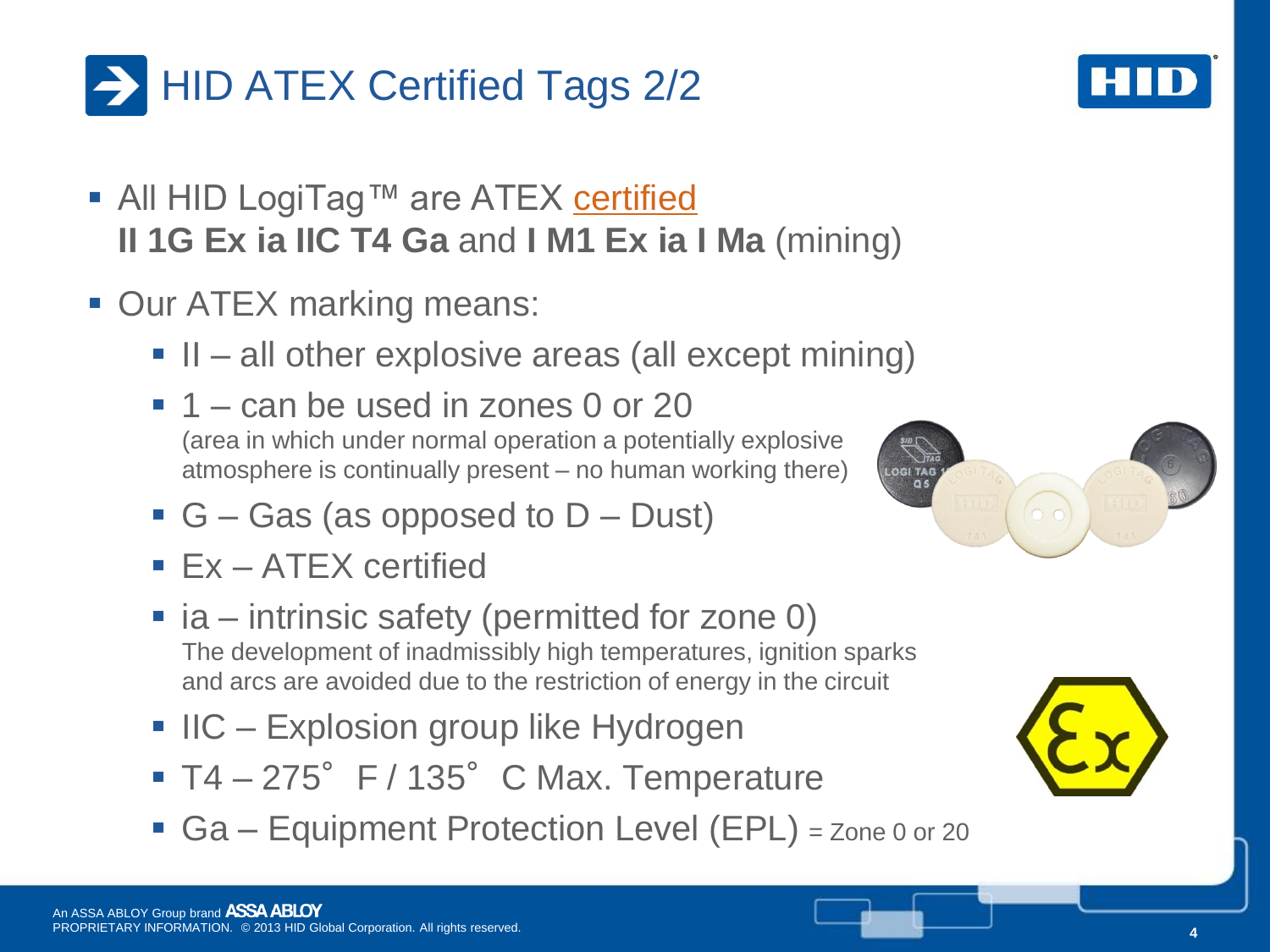### **ATEX Designation** [\(www.ecom-ex.com](http://www.ecom-ex.com/))



#### **ATEX (Atmosphere Explosive) Ex designation** o **Temperature Class:** 1999/97/CE Directive 94/9/EC Directive Gases are divided into temperature classes based on their different ignition temperatures. The Harmonises legal provisions of member states for devices Minimum requirements for improving the health and safety electrical equipment in Group II is divided in parallel to this according to the maximum surface and protection systems for designated use in potentially protection of the worker at risk from explosive atmospheres. temperatures at which the Ex-atmosphere can be reached. New: ATEX 137 (Old: ATEX 118a) explosive areas. New ATEX 95 (Old ATEX 100a) Maximum permitted housing or component temperature of the operating devices Designation examples:  $T2$  $T3$  $T4$  $T5$ TI. T4 450°C 300°C 200°C 135°C 100°C 85°C Use In dusty atmospheres: Use in gaseous atmospheres: Use for mining applications: ILL G FFx to IIC T4 II 2 D T90°C IP64 I M2 FFx tail **Explosion groups: IP** Code Temperature classes: The equipment group, amongst other items, appears again in this Designation Section. Group 1 In the event of a malfunction, the maximum temperature of a sur-(Data only for devices used in areas rendered potentially explosive by dust) comprises operating devices for coal mining where coal dust and methane atmospheres prevail. face that may be exposed to gas (in normal use with "n" type of Figure I Contact and foreign body protection: Group II applies to the "aboveground" areas such as chemistry, petrochemistry, mills (dusts) etc. protection). (Should not be used for dust ex-designations.)  $5$  = Protection against dust deposits Due to the different minimum ignition energies of the various gases, there is a further division  $T = 450^{\circ}$ C  $6$  = protection against dust penetration into the categories IIA to IIC for the ignition protection classes "personal safety", "pressure  $T2 = 300^{\circ}$ C Figure 2Water protection resistant casing" and "sand casing"  $T3 = 200^{\circ}$ C Protection against: ര  $T4 = 135^{\circ}$ C CENELEC marking Type of Gas ignition energy/u  $0 = (no protection)$  $TS = 100^{\circ}C$ methane 280  $\bullet$   $\blacksquare$  $I =$  vertically falling drip water  $T6 = 85^{\circ}$ C  $2 =$  drip water on operating device inclined to  $15^{\circ}$ **IIA**  $>180$ propane  $\mathsf{IB}$  $60...180$  $3 =$  spray water ethylene **Explosion group**  $<sub>II</sub>$ </sub> hydrogen  $660$  $4 =$  spray water (Data only for devices used in areas renderedpotentially explosive by gas)  $5 =$ iet water  $I = Methane (minine)$  $6$  = strong jet water Type of protection:  $\mathsf{IIA} = \mathsf{sub}$  as Propane  $7 =$  temporary immersion In areas where the occurrence of an explosive mixture of flammable materials and air cannot  $\mathsf{IIB} = \mathsf{sub}$  as Ethylene be prevented by applying primary explosion protection, special measures for the prevention of  $8 =$  continuous immersion  $\textsf{IIC} = \textsf{most dangerous group}$  (e.g. hydrogen) ignition sources are to be taken. For example: separation (o, q, m), exclusion (p), special mech. construction (d, e), limitation of energy (ia, ib) or other methods (s).  $<sup>II</sup>$ </sup> T4 lia G Εx **IP64**  $\mathcal{P}$ D Ex **Itdl** A2  $T90^\circ$ **Explosion protection** Types of protection: Max, surface temperature Device group  $o = oil$  immersion (Data for devices used in areas rendered  $I = Mining$ Use in hazardous areas: = high-pressure encapsulation  $\mathbf{D}$ potentially explosive by dust - rarely also Equipment which are certified according to Directive 94/9/EC (ATEX 95) regulations carries a  $\| \cdot \|$  = all other explosive areas  $=$  sand encapsulation  $\sigma$ used in gas ex marking.) special marking. The device group appears first, then the device category and finally the atmos- $=$  pressure-resistant encapsulation Maximum temperature of a surface phere reference: (G)as and (D)ust. Category  $=$  increased safety e  $=$  can be used in Zones 0 or 20 during a machine error (normal oper-= intrinsic\_safety(permitted for Zone 0\*) ia.  $2 =$  can be used in Zones 1 or 21 "depending on the device category ation in the case of category 3 devices)  $3 =$  can be used in Zones 2 or 22  $\mathbf{b} = \mathbf{intrinsic}$  safety (sufficient for Zone  $1 (+ 2))$ that can be reached by the ex atmosphere.  $MI =$  Mining  $ma = cast$  encapsulation (for Zone  $0^{\circ}$ ) Evaluation by the user: For category II, the following classification applies:  $mb = (sufficient for Zone 1 (+ 2))$ (In case of fredamp, continuation of operation is possible) a.) Limit temperature 1=2/3 of min. igniti Category 1 very high degree of safety / Safety is provided by 2 protective measures - even in  $M2 =$  Mining  $s =$ special protection on temperature of dust present cases of rarely occurring machine errors or 2 independent machine errors.  $n = normal operation$  In normal (Must be switched off in case of firedamp) b.) Limit temperature 2=min. glow tempeconditions (only for Zone 2) Application in zones 0, 1, 2 or 20, 21, 22, atmosphere G/D / Category 2 high degree of safety rature of dust present minus 75k  $nA = non-sparking$ sufficient safety in cases of frequent machine errors/ in cases of 1 error Atmosphere (applies for layer thicknesses of up  $G = \hat{G}$ as  $nC$  = enclosed break Application in zones 1, 2 or 21, 22, atmosphere G/D / Category 3 normal degree of safety  $D = Dust$  $nR =$ vapour-proof housing to 5mm) sufficient safety in cases of failure-free operation (Mining - no details)  $nL$  = energy limited The smaller value for the limit temperature Application in zone 2/22, atmosphere G/D\* (\*non-conductive dusts)  $nZ = high-pressure encapsulation$ must be above the indicated max surface op = optical radiation (is, pr, sh) temperature of the device.  $t\dot{\mathbf{D}}$  = protected by housing (dust)  $pD = h$ igh-pressure encapsulation (dust) **Zone** iaD = Instrinsic safety dust (use for Zone 20\*) Mark identifying explosion prevention Procedure for determining the  $\overline{1}$ b $D$  = Instrinsic safety dust (sufficient for Zone 21 (and 22)) (required in accordance with Directive 94/9/EC) housing's leak tightness (A or B) mD=cast encapsulation (dust)

#### An ASSA ABLOY Group brand ASSA ABLOY PROPRIETARY INFORMATION. © 2013 HID Global Corporation. All rights reserved. **56 1999 CORPORTARY INFORMATION.** © 2013 HID Global Corporation. All rights reserved.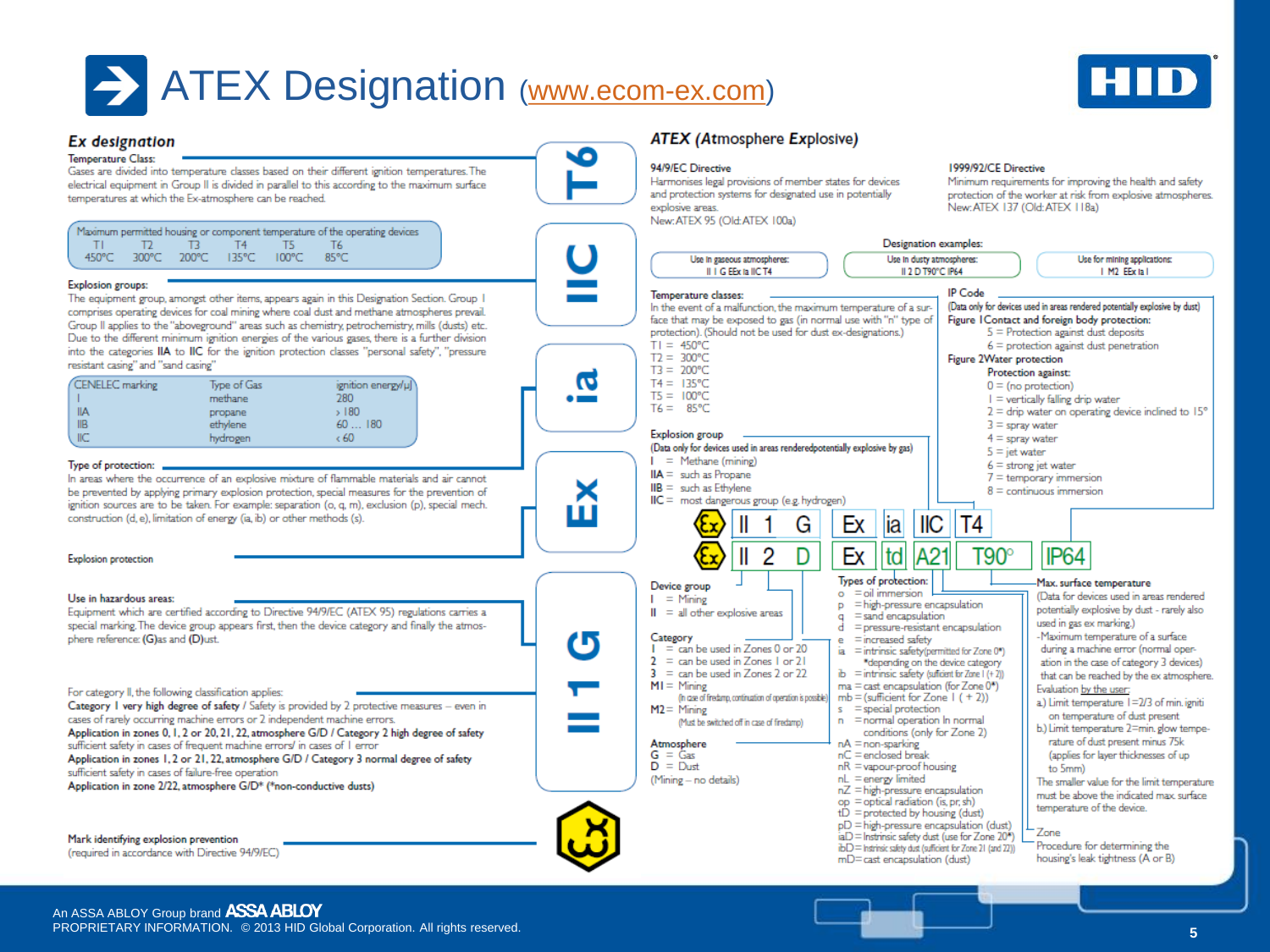



- Whether passive RFID tags need an ATEX certification at all, is not clearly defined by the standard. Any items only need a certification, if they are a potential ignition cause
- Experts say, certification for tags is not mandatory, still an existing certification helps to avoid any doubts when the customer certifies his whole production system (what he always needs to do)
- In practice any passive RFID tag is ATEX compliant (because they don't cause ignitions), but not all of them are certified
- Certified items need to be marked with ATEX Logo and certification string so that on-site it is always obvious that this is a certified equipment
- **Mining and non-mining certificates are separate**
- **ATEX** is an European norm, internationally it's represented by IECEX which is similar, but not identical
- **EX** List of **ATEX** "Notified Bodys" for certification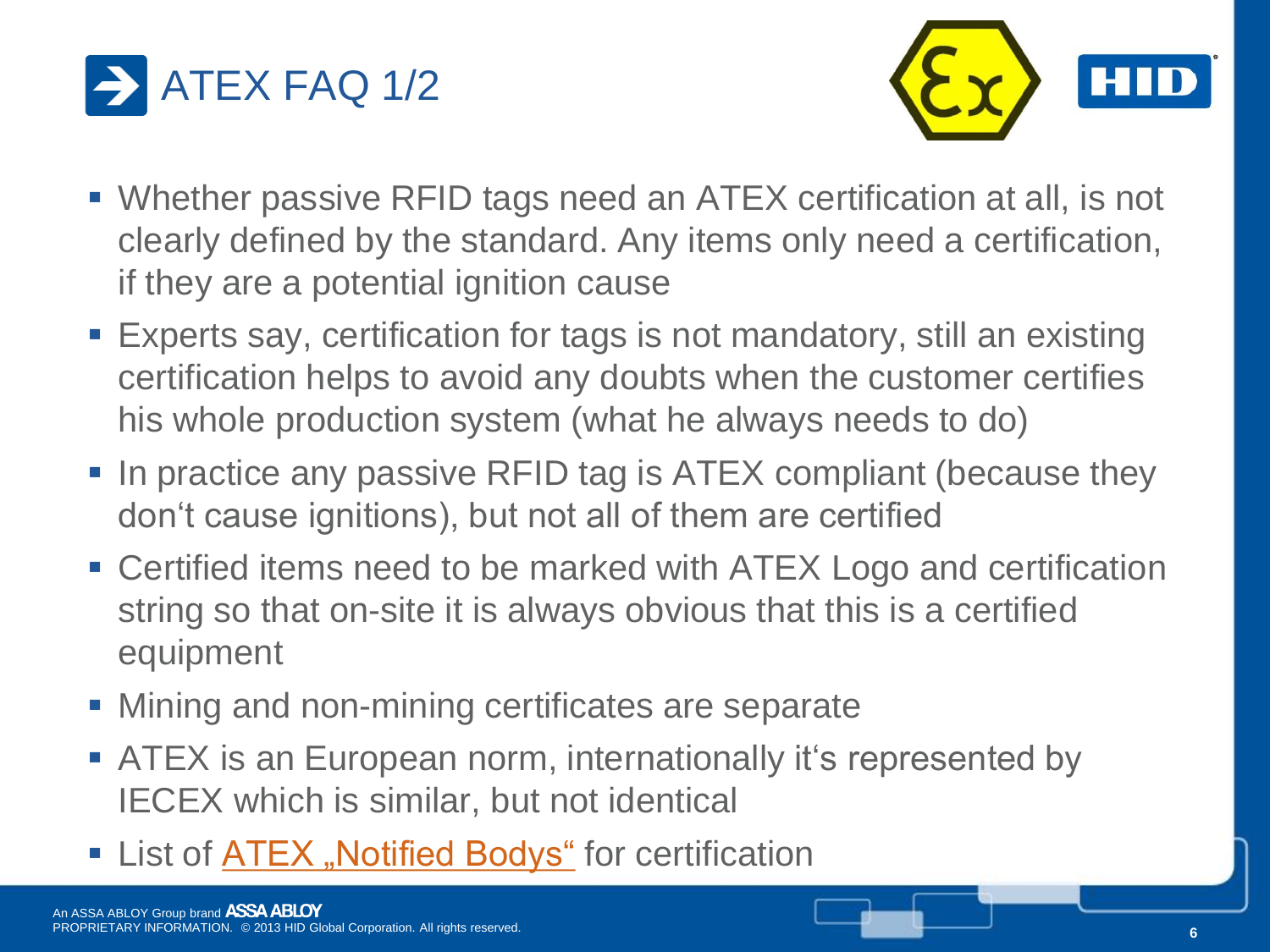



- Higher certification also allows for use in lower categories e.g. Zone 0/Hydrogen also includes Zone 2/propane
- **Temperature value is maximum surface temperature of device** (environment + added heat by device operation e.g. Motor which for passive tags = environment). Lower temperature class (T6) is better
- Gas and dust are separate certificates
- In zone 0 no human is allowed to work, usually these areas are extra protected e.g. by reducing the oxygen level
- **Higher explosion group e.g. Hydrogen can explode with lower** ignition energy, but explosion is very fast. Most industrial damage is caused by lower explosion groups which is slower and burns
- Anything that can burn, can typically also explode if milled to fine enough dust, because the surface exposed to oxygen gets bigger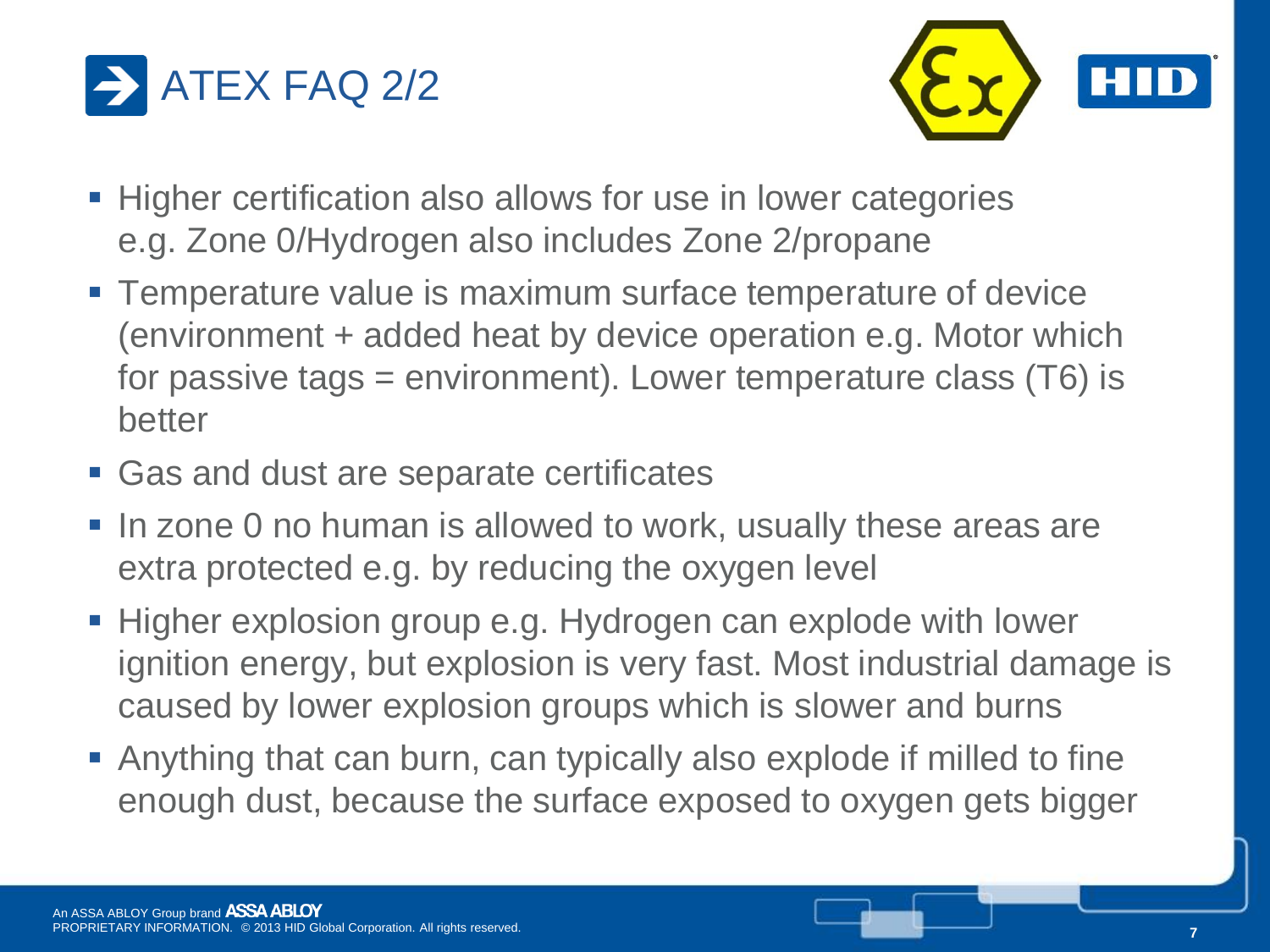